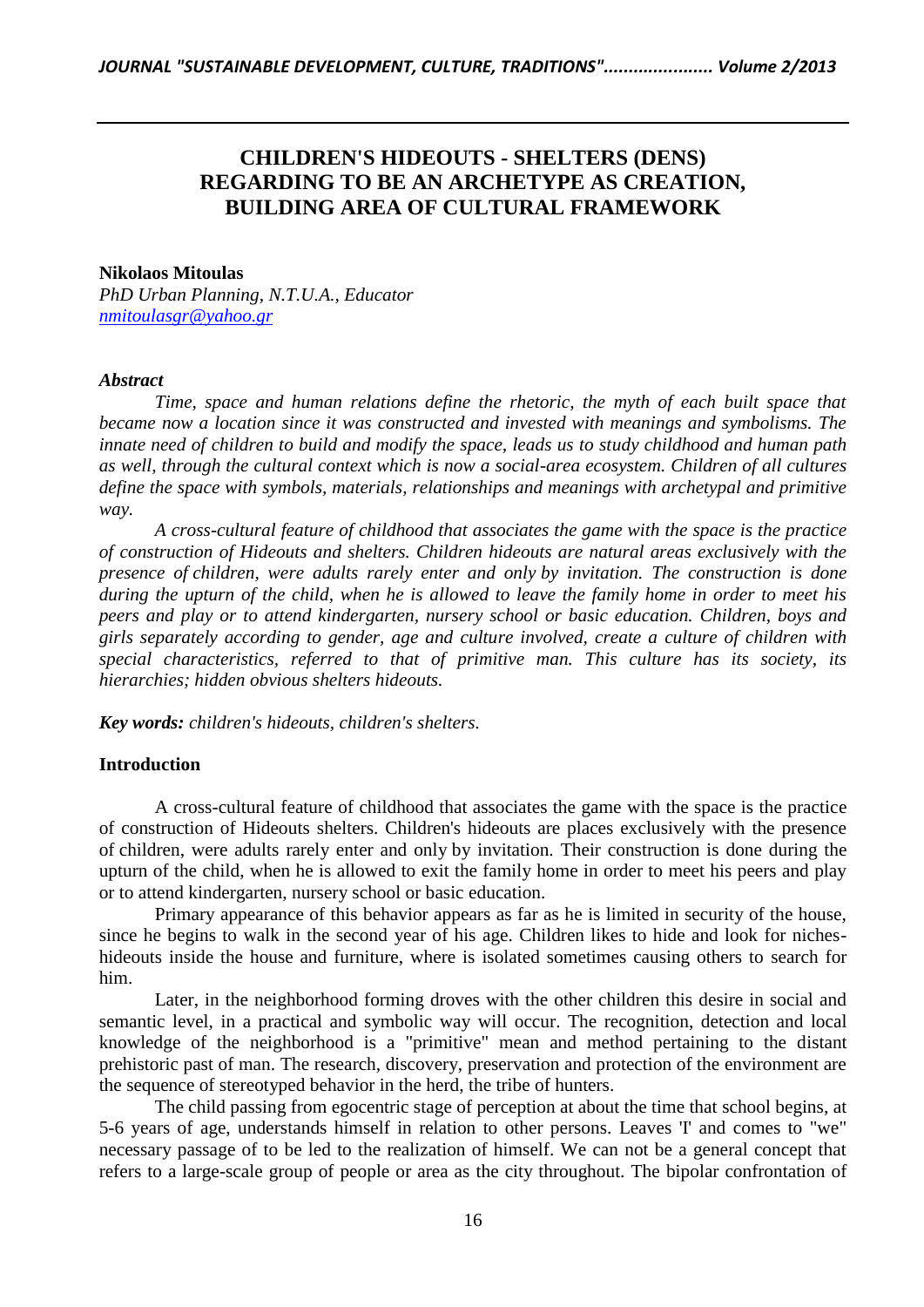subjects and premises needs to be in correspondence with his psycho-physical scale.

The depopulated baby droves are selfpropertising the area of the neighborhood, which they explor and occupy. With subconscious and effective way they realize their inability to posess it. So in the world of domination of grown-ups, they choose some points of dominancy in another parallel world of the neighborhood which is the one of the children.

## **Shelters and Hideouts**

Shelters constructed purrely for the joy of creation, participation and communication, rather than the use of hand-made structure. The child shares secrets with friends and is part of an exclusive group, which is associated with the hidden knowledge of the secret spot. Obtains identity and is among the first in connection with the social environment of the neighborhood. This special area is a hidden sanctuary for adults, held entirely by children and more easily revealed to peers, provided that they adhere to the rules of secrecy. Although children usually know the location of hideouts of other teams, they talk only about their own unconsciously observing a code of silence because it is considered important that no parents know about it.

Hideouts are often in observation points and views of a large part of the neighborhood and the private areas of neighbors, especially when they are in trees. That's why kids know details about the neighborhood and the personal lives of neighbors that adults can not imagine. The construction of children's hideouts satisfy the children's need for isolation teritorial possesion and control of the environment.



Figure 1. Shelter in tree

Source: (www.pinterest.com/27respectglay/outside-tree-housegarden-play-houseteepee/)

Habitat constructed on site of the neighborhood in shrubs, tree branches, behind electricity transformers, under stairs.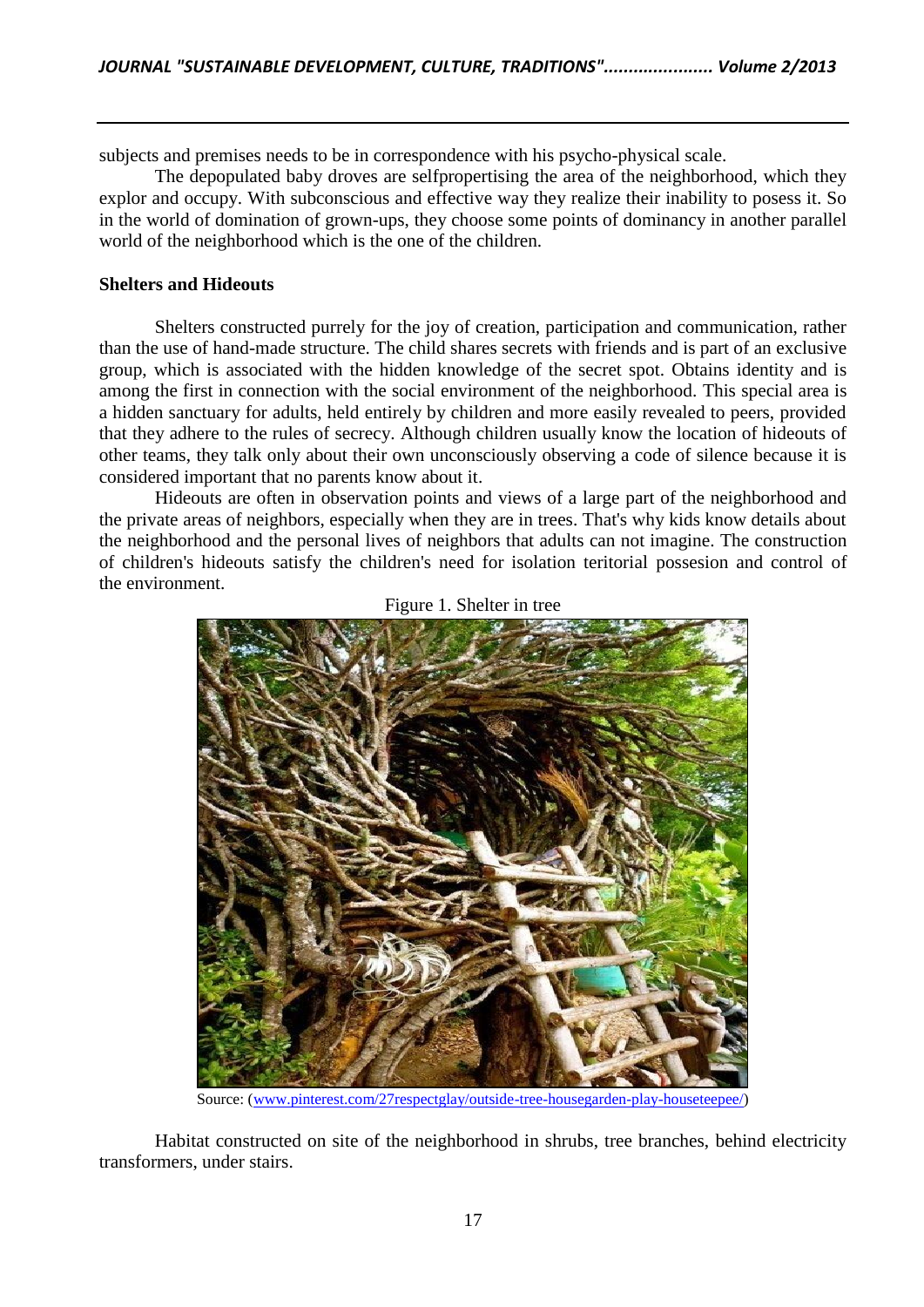

Figure2. Retreat with tree branches

Source: (www.creativestarlearning.co.uk/developing-school-grounds-outdoor-spaces/toulcuv-dvur-nursery-in-theczech-republic/)





Source: (http://chocolatelifeandjazz.blogspot.gr/2012\_06\_01\_archive.html)

They display distinctive levels of perfection and permanency degrees. They are frequently built with the help of adults but more often the creators are children. Small spaces and corners are chosen landlocked and hidden from public view. The characteristics that are met repeatedly as far as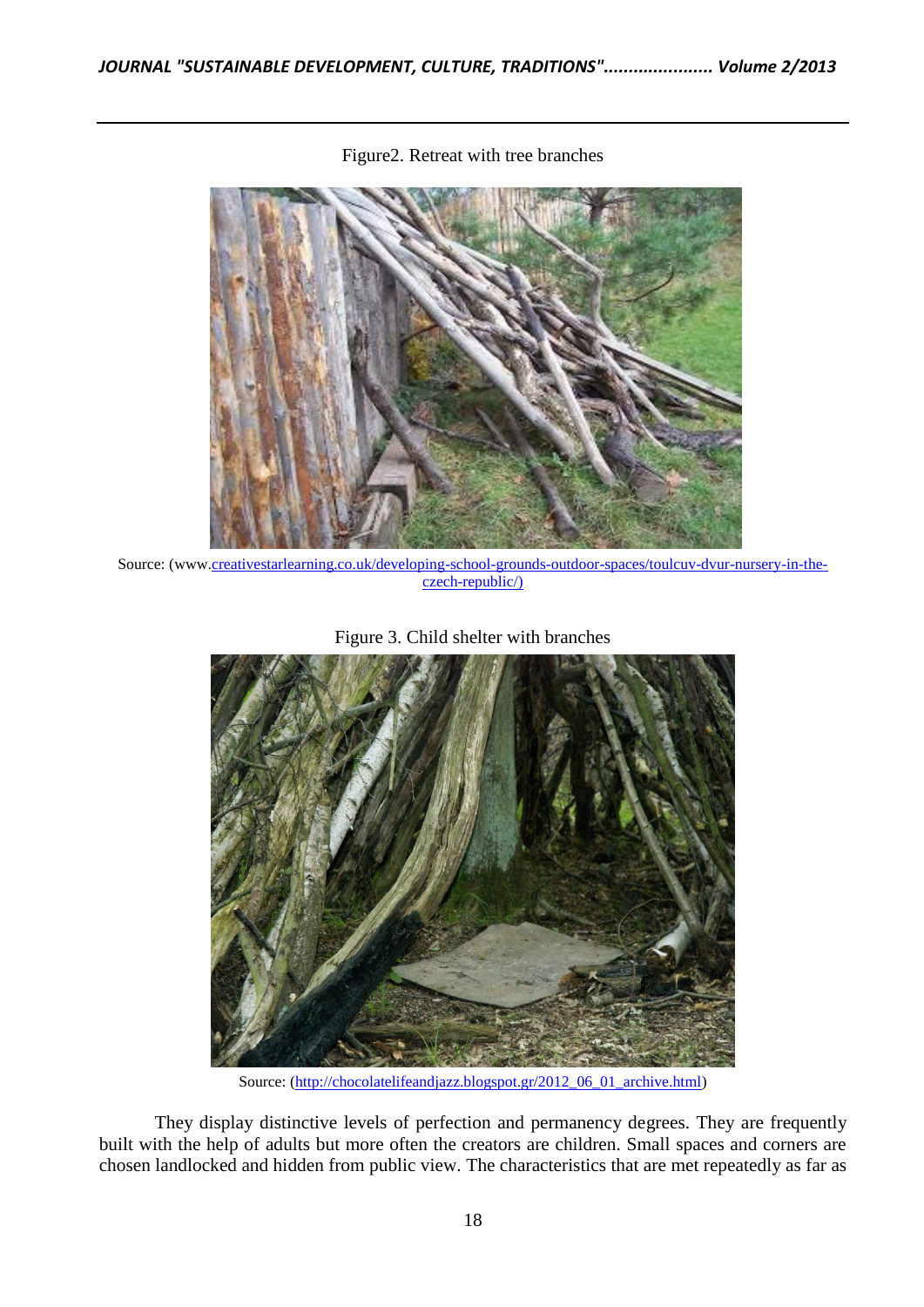materials are concerned and their position is always an outdoor location and their recognition as a spatial boundary between the children and the rest of the world. The construction can be simple, for example between two beams which are attached to the ground, or complex consisting of two or more rooms. Hideouts take symbolic representational and practical form of forts, houses, caves, secret palaces. Hart points out that the symbolism of the name given varies according to the culture children involved (Hart R., 1979). In U.S.A. for example, are formed as fortresses, in England based in South America, etc. are formed as bush-houses Site selection of construction are areas designated as wide open areas or closed internal sections that motivate children to convert them with creative effort (Susa A. & Benedict J., 1994)

Research of Herrington and Studtmann concluded that separating the school courtyard space of kindergartens with vegetation, which creates pockets of shelter, changes the social hierarchy of groups of children that had emerged in the previous environment. The hierarchy that previously relied on physical power gives its place to kids that handle well the language, are ingenious with imagination in the management of the premises (Herrington S. & Studtmann K., 1998).

Three studies of, Hart, Sobel and Powell contributed to educating about children's hideouts in the neighborhood, each one following a different approach. Hart focuses on the topic of materials and location of the construction, analyzing the logistical data, while the other two in social and psychological significance of the structures (Hart R., 1979). Hart while researching in the USA in 1979, considered striking the dedication and time spend on the construction of the hideout by children. It seemed that the option of positioning captures eloquently the wealth of experiences gained by the child from the public area of the neighborhood. Also, the quality of the construction and the materials used indicate the child's skill level to work with the objects and his spirit.

Sober conducted researches in England and in the West India. (Sober D., 1993) He diagnosed the strong desire of children for possesing special and exclusive sites just for themselves. Powell dealt with the appearance of this phenomenon in school courtyards in the USA (Powell M., 2001). Studying the choices of roles that the kids attributed in their construction every time, he found out that most often prefer to construct forts. Construction activity continues to appear in all school years of basic education. Also, the hierarchy that is created in the group inside the hideout is maintained in all other contexts of student life. The construction of fortresses is beneficial, since it enables the child to develop the social skills of cooperation, participation, achievement of goals and learns to make democratic decisions. Powell spoke about the existence of a separate children's culture of fortresses that must be taken into account in the design of educational programmes. Rules and systems adopted voluntarily and spontaneously by the baby in their lairs, hide outs have irreplaceable pedagogical value, because they work in a natural and playful way.

The location the shelter is constructed depends mostly on the location of the houses of the children of the Group concerning the construction of young and older children. Young children do not move far away from the House, keeping a distance that allows audio and visual communication with the adults, while older children are choosing places away from home, in places where parents have no control over them. In addition, the location depends on the peculiarities of the outdoor environment of the neighborhood, the construction level, the existence of free natural spaces, yards and isolated sites (Kylin M., 2003).

Speck and Rogier [8] observed that when there is a good play area close to home, children do not usually move far away until they are old enough. Hart [9] found that the dens are constructed within 90 to 300 meters away from the house. Most active creators are children aged 7-9 years. The unknown location and access control represent a sense of autonomy and isolation. (Wolfe M., 1978)

Children construct Hide outs-shelters with materials they find on the spot and they continually improve them with escape routes, exits, props and roofs. Inside all the "treasures"are gathered, namely the objects that in the eyes of adult can only be garbage while in children's imagination are transformed into objects of precious value for the conduct of the game. From all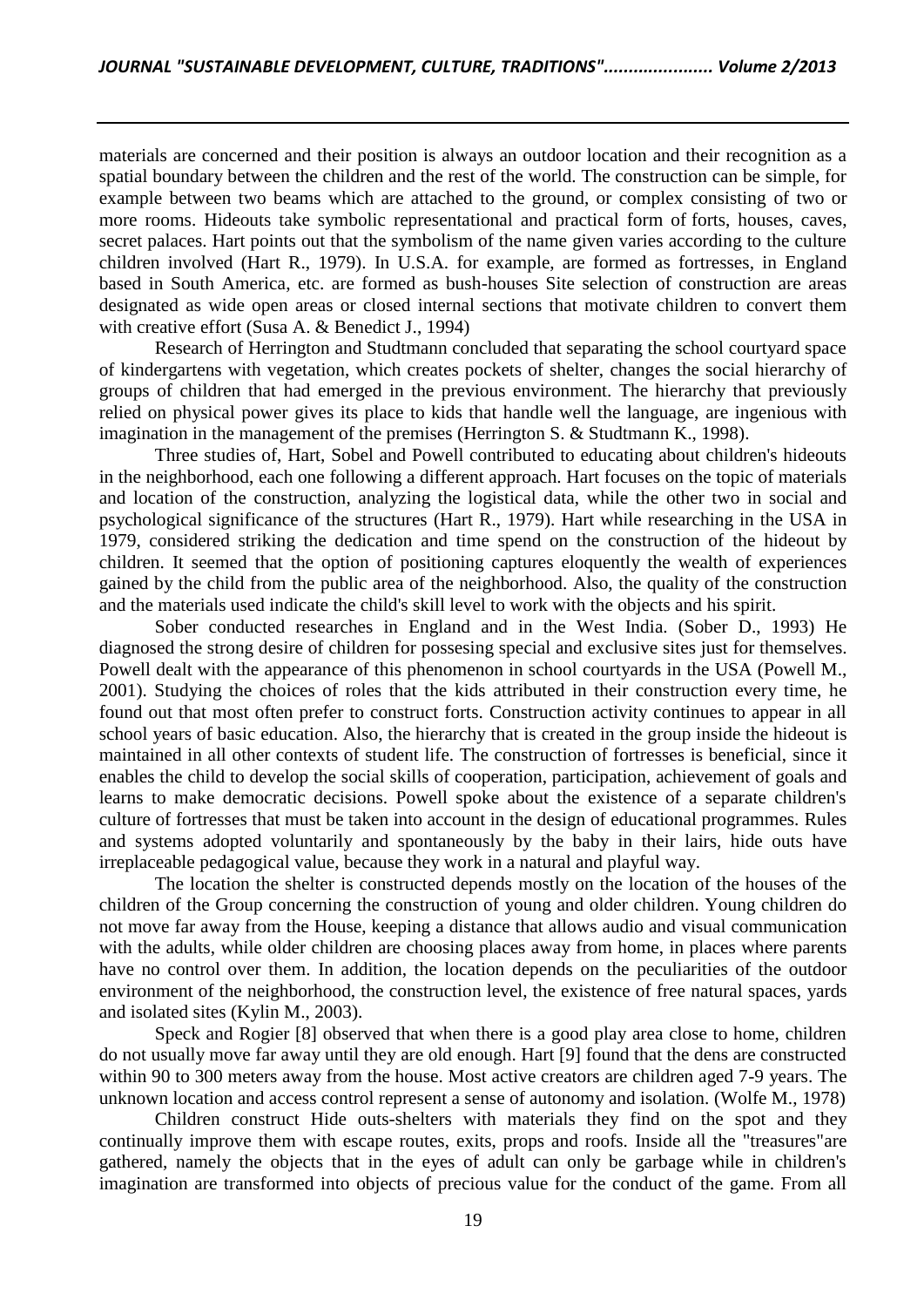materials, most favorable for the construction are the branches of trees and their logs offering excellent location in the area of the neighborhood. Many times loose materials are used such as wood, stone, cardboard, sheets for walls and for ceiling. They enclose with them the recesses in the bushes, tree trunks, facets and angles in walls or other materials deemed appropriate, thus connecting fixed points with the building materials. There are gender differences as far as the construction materials are regarded, the settlement of space and usage scenario. Boys use the construction hammers and heavy woods making sure to continuously improve it, while girls use tools of such delicate handling trimmers, scissors and other tools gardening, caring for grooming and cleanliness

Dens may be secret places, untouched for those who are not members of the group or they may be socialise and gathering places for play, remaining nevertheless in some extent both aspects of privacy and sociality ever-present. Boys are building more closed dens with few and narrow openings, leaving in the center within empty space for social activities such as narratives of stories in order of the membersto be in a circle.

Girls are building dens with large openings by placing objects of furnishing in the Center within. Powell links the appearance of different type in each sex at the distinct particularities in the game (Powell M., 2001). The open girls' shelters serve in social game involving many children that include representations of housework, family and social life in a civilized environment. In contrast, the closed construction of boys leaves little room for 'others' and of social gaming within since darkness and caves conditions prevail. Only after the boys have exhausted the improvements of their structure, often leave or they tear it down to build elsewhere a new one. Dovey Kimberly described three main types of children's den: (Dovey Kimberly, 1987)

- $\triangleright$  Dens that consist of an open space around them defined in relation to the external site with a fence of wood, stones, or other useless items.
- $\triangleright$  Dens made landlocked without outer space which are similar to the nests of wild animals
- $\triangleright$  Dens of trees with the branches and trunks to provide view and open space for play and longdistance supervision and ensuring the privacy of private space. This is the reason why kids often prefer the copses, bushes and trees to build their hide outs.

Children hideouts in the neighborhood are the first technical habitat manufactured human in the cultural ecosystem in which it lives. At the same time with the appearance of language, data are presented that distinguishes homosapiens from the rest of the animal kingdom. The child becomes inhabitant, conqueror and master of the area, shaping and transforming the terrain of the land with its materials. The human-made primary construction of the primeval hut hosts the primitive child society with its culture, making it understood and repeating with ritual way the conditions of the origins of human society and the spirit. In modern cities where the dominance of rich commercial importance of all other options, the eco-systems are destroyed. The disappearance of ecosystems for many species of animals and plants causes the interest of scientists and activists for their salvation. However, at the same time the disappearance of children's places in the neighbourhoods of cities occur without equally taking seriously the quality of the life of children and families. The rampant growth of cities that is required for the return on investment and the functioning of the economy, leading to increased land prices and this in turn is a strong incentive for the commercialization of every open space.

In Greece, for reasons that have been analyzed the sciences of areas, economy and politics, citieshave sacrificed green, open spaces and scale of the neighborhood on the altar of profit and shortsighted settlement of life, mortgaging the future of future generations. The Greek cities have less green than the rest of Europe. The neighborhoods are over-populated, mainly structured with apartment buildings without large open areas for children. The natural element that provides the most suitable environment for building dens is rare and often located far away from the neighborhood, not being part of it but public impersonal and municipal park. The expansion of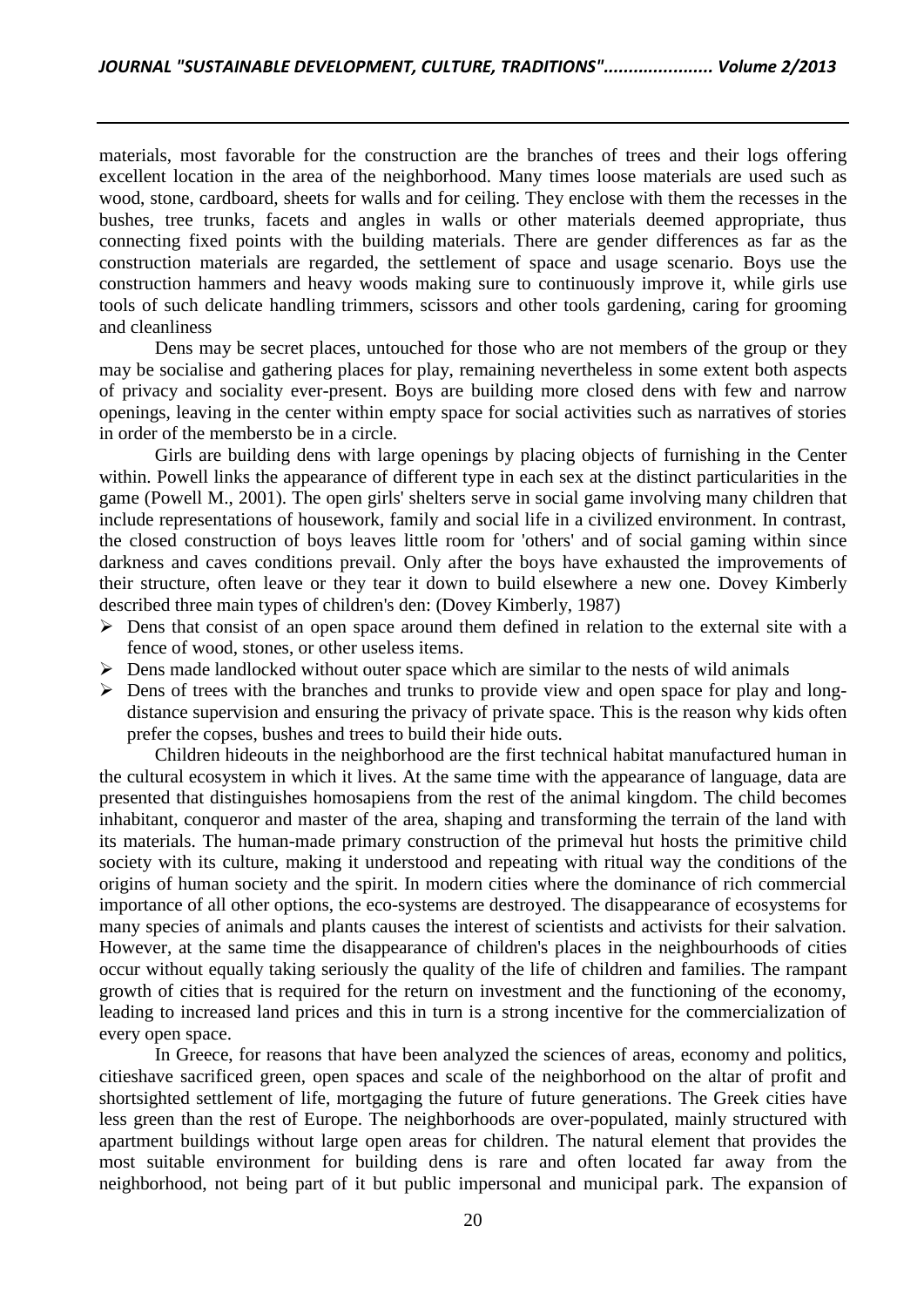population and building scale of neighborhoods of Greek cities and especially the capital, brought alienation among residents depriving the safety for children playing in the neighborhood. The isolation and the game in remote and hidden places that are not known by the parents, poses serious risks to the modern urban environment of megacity which is plagued by crime. The need for cleanliness, for public nuisance and parking does not allow children to influence the neighborhood's environment transforming some corners in a hideout. The space becomes a stranger and psychologically unfamiliar for children who lack the sense of control out of the apartment. They then often react with vandalism and disrespect for public property, at school and in the neighborhood. The ownership and the child's link with game positions in the neighborhood, creates emotional bond with the space, resulting that he shows responsible daily behavior in all contexts of action. (Vaske J.J, & Korbin K.C., 2001)

## **Conclusions**

Game and the need for adjustment and knowledge in the world pace throughout childhood. Mental and physical boundaries of the game are determined actively and with strategical limits in relation to how and which quality places are offered. Like primitive people, children construct shelters in their neighborhood. There are tree houses, huts, hiding in alcoves. Girls and boys build with materials. Anything useless can serve. The type and internal configuration of these shelters differ culturally and is gender-related to manufacturers. The constructions of the hideouts and shelters are still a feature of childhood that occurs worldwide. The Shelters, constructed by boys and girls, are made in secret places in the neighborhood, certifying that for children the collective unconscious is expressed in the primeval need of companionship and precaution.

The particular psychophysical scale of children and their individual needs, make us refer to the existence of child's culture. The spatial context of existence of this culture-since it is referred \_ civilization-is social, it is relationships.

# **References**

- Hart R. (1979) "Children's Experience of Place", ed: Irvington Publishers, New York.
- $\triangleright$  Susa A. & Benedict J. (1994) "The effects of playground Design on Pretend Play and Divergent Thinking", Environment and Behaviour, 26, 4.
- $\triangleright$  Herrington S. & Studtmann K. (1998) "Landscape interventions: New Directions for the Design of children's Outdoor Play Environments", Landscape and Urban Planning, 42, p.p. 191-205.
- $\triangleright$  Sober D. (1993) "Children's special Places: Exploring the role of forts, Dens and Bush Houses in Middle Childhood", ed: Zephyr, Tucson.
- Powell M. (2001) "Fort Culture: The Hidden Curriculum of Recess Play", ed: School of Education, Lesley University.
- $\triangleright$  Kylin M. (2003) "Children's Dens", Children, Rough and Environments, V. 13, 1.
- Speck M. & Rogier N. (1997) "Children's Freedom of Movement in the Streets", In R. Camstra, ed: Growing up in a changing Urban Landscape, The Netherlands: Van Gorcum, Assen.
- Wolfe M. (1978) "Childhood and Privacy", In I. Altman & J. Wohlwill, ed: Human Behavior and the Environment, Advances in Theory and Research, 3: Children and the Environment, ed: Plenum Press, New York & London, p.p. 175-222.